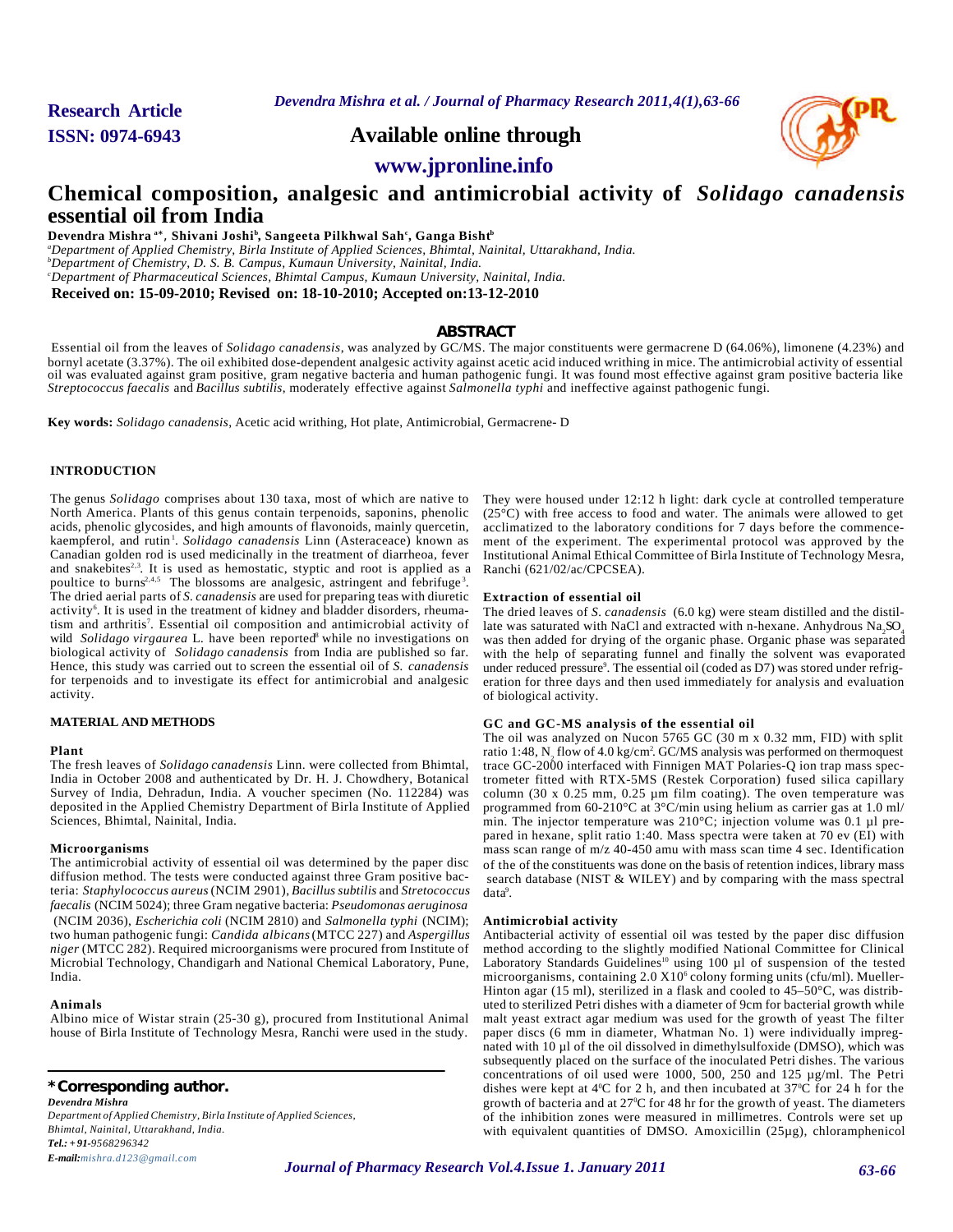# *Devendra Mishra et al. / Journal of Pharmacy Research 2011,4(1),63-66*

(30  $\mu$ g) and nystatin (100 units) were used as positive controls<sup>11</sup>. All the experiments were performed in triplicate and the results (mm of zone of inhibition) were expressed as mean values.

### **Analgesic activity**

# **Acetic acid writhing test**

Animals were divided into five groups each containing six animals. Group 1, 2 and 3 received 25, 50 and 75 mg/kg i.p. doses of D7 prepared in 2% v/v Tween 80. Group fourth served as control and was treated with vehicle (2% v/v Tween 80, 10 ml/kg of body weight). The fifth group served as positive control and it received pentazocine (10 mg/kg, i.p.). Pentazocine, a narcotic analgesic was used as standard in both the models of pain because it inhibits both the types of pain (central and peripheral) at this particular dose<sup>12,13</sup>, while NSAIDS such as paracetamol, aspirin inhibit only the peripheral pain  $14,15$ . After half an hour of administration of drugs, each animal received intraperitoneal injection of 1% w/v acetic acid in a volume of 10 ml/kg. Intraperitoneal injection of acetic acid in mice produced writhing response characterized by abdominal constrictions and hind limb stretching. The number of writhings were counted for a period of 10 min and percentage inhibition of number of writhing was calculated using the ratio (control mean - treated mean) x  $100$ /control mean<sup>16</sup>.

#### **Hot plate test**

Animals divided into five groups were placed on hot plate (Techno, India) maintained at a temperature of  $55 \pm 0.5^{\circ}$ C and basal reaction time was noted as hind paw licking or jump response, which appears first. They were then treated with D7 (25, 50, and 75 mg/kg in 2% v/v Tween 80, i.p.) and reaction time was noted after 30 min. A cut off period of 15 sec was observed to avoid damage to paws <sup>16</sup>. Pentazocine (10 mg/kg, i.p.) pretreated animals were used as positive control and vehicle treated group served as negative control.

### **Rota rod test**

The integrity of motor coordination was assessed with rotarod apparatus, set at a rotating speed of 16 rpm. A preliminary selection was made on the day of experiment excluding those that did not remain on the rota rod bar for two consecutive periods of 45 sec each. The number of falls from the rod was counted for 45 sec, before and 15, 30 and 60 min after the administration of D7 (25, 50, and 75 mg/kg) and vehicle (2% v/v Tween 80)<sup>17</sup>.

#### **Statistical analysis**

All the values were expressed as mean  $\pm$  standard error of mean (SEM) for each group consisting of six animals. Results were analyzed statistically by Oneway ANOVA followed by Tukey's multiple comparison using sigma stat software. The difference was considered significant at *p*<0.05.

### **RESULTS**

### **GC/MS analysis of essential oil D7**

The plant leaves yielded  $0.9\%$  (w/w) of essential oil. Twelve components were characterized, representing 78.18% of the total oil components detected (Table 1). Germacrene D (64.06%) was found as the major constituent in D7, followed by limonene (4.23%) and bornyl acetate  $(3.37\%)$ . As expected from previous literature reports $18,19,20$  germacrene D was the major component.

| Table 1. Essential oil composition (%) of the leaves of Solidago canadensis |  |  |  |
|-----------------------------------------------------------------------------|--|--|--|
|-----------------------------------------------------------------------------|--|--|--|

| Compounds            | <b>RRI</b> | Leaf oil $(\% )$ | <b>Mode of identification</b> |
|----------------------|------------|------------------|-------------------------------|
| $\alpha$ -pinene     | 940        | 0.41             | a,b,c                         |
| Camphene             | 954        | 0.23             | a.b                           |
| Sabinene             | 975        | 0.29             | a,b                           |
| <b>B</b> -Pinene     | 979        | 0.22             | a.b                           |
| Limonene             | 1029       | 4.23             | a,b                           |
| Bornyl acetate       | 1288       | 3.37             | a,b,c                         |
| $\delta$ -Elemene    | 1338       | 2.43             | a.b                           |
| $\alpha$ -Cubebene   | 1347       | 2.42             | a,b                           |
| Isoledene            | 1378       | 2.42             | a,b                           |
| Germacrene-D         | 1483       | 64.06            | a,b,c                         |
| $epi-\alpha-Cadinol$ | 1640       | 1.38             | a,b                           |
| $\alpha$ -Muurol     | 1645       | 0.83             | a,b                           |
|                      |            |                  |                               |

*a= Mass spectra, b= RRI (relative retention index), c=1H, 13C-NMR.*

#### **Antimicrobial activity of the essential oil**

In the present study, the antimicrobial activity of the essential oil isolated from *S. canadensis*, was determined (Table 2). The essential oil showed good activities against gram positive bacteria. *B. subtilis* was most sensitive to essential oil among gram positive bacteria while low inhibition was found with

| <b>Microorganisms</b> | <b>Essential oil</b><br>$(\mu\varrho/ml)$ |     |     | Zone of Inhibition (mm)<br><b>Positive Control</b> |            |            |             |  |
|-----------------------|-------------------------------------------|-----|-----|----------------------------------------------------|------------|------------|-------------|--|
|                       | 1000                                      | 500 | 250 | 125                                                | AM<br>(25) | CР<br>(30) | NY<br>(100) |  |
| S. aureus             |                                           |     |     |                                                    | 32         | 20         |             |  |
| S. faecalis           | 9                                         | 8   |     | 6                                                  | 21         |            |             |  |
| <b>B.</b> subtilis    | 11                                        | 10  | 9   | 8                                                  | 20         | 26         |             |  |
| S. typhi              |                                           | 6   |     |                                                    |            | 28         |             |  |
| E. coli               |                                           |     |     |                                                    | 21         | 20         |             |  |
| P. aeruginosa         |                                           |     |     |                                                    | 8          |            |             |  |
| C.albicans            |                                           |     |     |                                                    |            |            | 10          |  |
| A. niger              |                                           |     |     |                                                    |            |            | 11          |  |

### *AM (25): Amoxycillin (25 µg), CP (30): Chloramphenicol (30 µg), NY(100): Nystatin (100 units)*

*S. typhi* and no activity against other two gram negative bacteria. The oil also failed to show antifungal activity when applied at 125, 250, 500 and 1000 µg/ ml against all the test fungi. No inhibition was found in controls, containing DMSO.

### **Analgesic activity**

Intraperitoneal administration of acetic acid in control group produced 26 writhes in 10 min. However, D7 significantly and dose dependently inhibited the acetic acid induced abdominal twitches. The percentage reduction in number of writhes observed with D7 was 71, 81.4 and 90%, respectively with 25, 50 and 75 mg/kg doses (Fig. 1). In this test, pentazocine (10 mg/kg), produced 72.3% reduction in number of writhes. The analgesic activity of D7 (25  $&$  50 mg/kg) was comparable to pentazocine while the analgesic effect produced by 75 mg/kg was found to be more significant than pentazocine.



**Fig. 1. Effect of essential oil of** *Solidago canadensis* **(D7) on the nociception induced by intraperitoneal injection of acetic acid. Mean±SEM. Pentazocine (10 mg/kg i.p) was used as positive control. \* significantly different from control i.e. vehicle treated group, a significantly different from pentazocine treated group (***p***<0.05, ANOVA followed by Tukey's test)**

In hot plate test, D7 (25 mg/kg) did not show significant increase in the mean reaction time compared to control group and predrug reaction. However, 50 and 75 mg/kg doses of D7 significantly increased the latency of reaction time, 30 min after the administration of drug as compared to vehicle control. Pentazocine produced 51.2, 56 and 50%  $(p<0.05)$  increase in reaction time after 15, 30 and 60 min of administration (Table 3). The effect produced by pentazocine in hot plate was more significant compared to D7. The doses employed in this study were considered non-toxic, since D7 in doses up to 1.0

**Table 3. Effect of the** *S. canadensis* **essential oil (D7 25, 50 and 75 mg/kg i.p) in hot plate test in mice**

|                  | Latency (s)<br>Predrug | Post drug           |                    |
|------------------|------------------------|---------------------|--------------------|
| Group (mg/kg)    |                        | 0.5 <sub>h</sub>    | 1 h                |
| Vehicle          | $4.36 \pm 1.6$         | $4.5 + 1.3$         | $4.5 + 1.3$        |
| D7(25)           | $3.93 \pm 0.38$        | $6.16 \pm 1.0$      | $7.5+0.9$          |
| D7(50)           | $3.95 \pm 0.16$        | $6.16 \pm 0.59$ * * | $6.67 \pm 0.88$    |
| D7(75)           | $4.92 \pm 0.42$        | $8.42 \pm 0.55$ * * | $7.3 + 1.2$        |
| Pentazocine (10) | $3.9 \pm 0.59$         | $8.9 + 1.0*$        | $7.8 \pm 0.58$ * * |

Each group represents mean± SEM for 6 animals. Pentazocine (10 mg/kg i.p) was used as positive control and vehicle treated group as negative control. \* *p*<0.05 as compared to vehicle treated group,  $\sqrt[p]{p}$  p $\leq$  0.05 as compared to predrug reaction (ANOVA followed by Tukey's test). D7= Essential oil of *Solidago canadensis*

g/kg did not cause any behavioral impairment or overt toxicity in mice.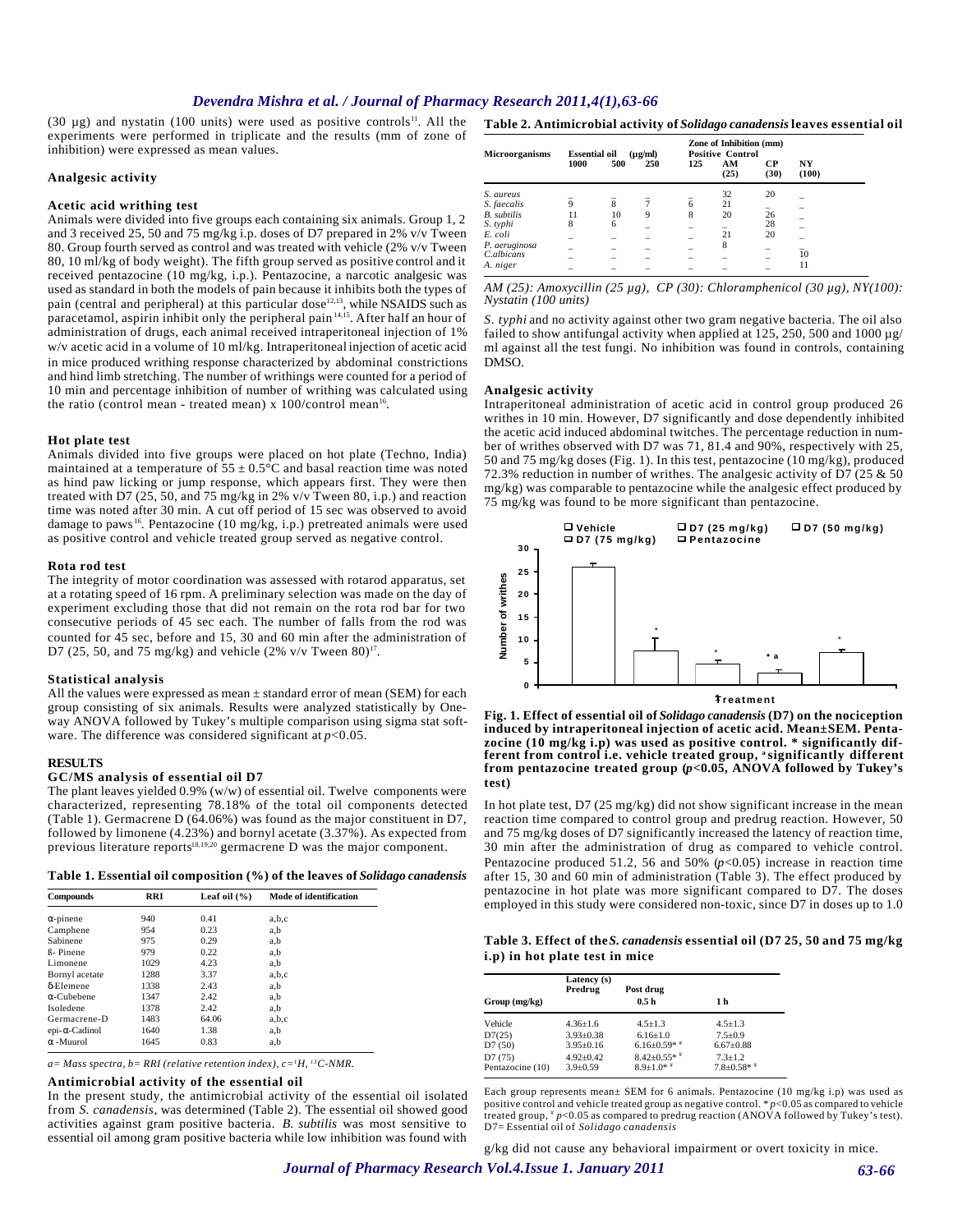# *Devendra Mishra et al. / Journal of Pharmacy Research 2011,4(1),63-66*

# **Rota Rod test**

D7 did not affect the motor coordination in mice. The number of falls obtained in D7 (25, 50 and 75 mg/kg) treated animals in 45 sec, were not statistically different from control group at time 0, 15, 30 and 60 min (Table 4).

**Table 4. Effect of the essential oil of** *S. canadensis* **(D7 25, 50 and 75 mg/ kg i.p) in rota rod test**

| Number of falls in 45 sec (mean± S.E.M.)<br><b>Minutes after D7 treatment</b> |                                    |                                  |                                   |                                  |
|-------------------------------------------------------------------------------|------------------------------------|----------------------------------|-----------------------------------|----------------------------------|
| Group (mg/kg)                                                                 | 0 <sub>min</sub>                   | $15 \text{ min}$                 | <b>30 min</b>                     | $60$ min                         |
| D7(25)                                                                        | $1.91 + 0.011$                     | $1.11 + 0.016$                   | $0.81 + 0.025$                    | $0.90 + 0.021$                   |
| D7(50)                                                                        | $1.85 \pm 0.006$                   | $1.06 + 0.021$                   | $0.78 + 0.022$                    | $0.85 \pm 0.025$                 |
| D7(75)<br>Vehicle                                                             | $1.90 \pm 0.011$<br>$1.86 + 0.012$ | $1.15 + 0.015$<br>$1.05 + 0.023$ | $0.9 \pm 0.015$<br>$0.76 + 0.023$ | $0.88 \pm 0.018$<br>$0.87+0.015$ |

*Each group represents mean± SEM for 6 animals. Vehicle treated group served as control. D7= Essential oil of Solidago canadensis*

### **DISCUSSION**

The present study demonstrated chemical composition, analgesic and antimicrobial activities of *S. canadensis* growing wild in India*.* The thermal stimuli in hot-plate test and the writhing response of the animals to an intra-peritoneal injection of noxious chemical are used to screen peripherally and centrally acting analgesic activity. In the present study essential oil of *S. canadensis*, demonstrated significant analgesic activity in both acetic acid-induced writhing and hot plate model. The acetic acid-induced writhing model has long been Used as a screening tool for the assessment of analgesic or anti-inflammatory properties of new agents<sup>21,22</sup>, however it shows poor specificity, leaving scope for the misinterpretation of results which can be avoided by complementing the test with other models of nociception and by a performance motor test. On the other hand, the involuntary muscle twitches of the abdomen seen in acetic acid-induced writhing may be of interest because of their similarity with some of those known in visceral disorders<sup>23,24</sup>. The essential oil of *S. canadensis* produced a significant and dose dependent inhibition of acetic acid induced writhing suggesting significant peripheral analgesic activity of the oil. Hot plate test was also assayed to characterize central analgesic activity of the oil. The results depicted that i.p. administration of oil at doses 50 and 75 mg/kg significantly raised the pain threshold at observation time 30 min. The hot plate method is considered to be selective for screening of the compound acting through the opioid receptor, but other centrally acting drugs, including sedatives and muscle relaxants, have also shown activity in this test<sup>25</sup>. However unlike sedatives and muscle relaxants, essential oil did not produce any significant effect on motor coordination of animals when tested in rota rod test (Table 4).Thus, it can be inferred that the oil has central analgesic activity and does not have any sedative or muscle relaxant property. From the above results it was found that the oil possesses both peripheral and central analgesic effect. However the peripheral analgesic effect produced by the oil was more pronounced than the central analgesic effect.

The results obtained in GC/MS analysis of D7 demonstrated that the major constituents present in the essential oil are germacrene D (64.06%), limonene (4.2%) and bornyl acetate (3.37%). Bornyl acetate and limonene has been reported to possess analgesic effect<sup>26,27</sup> while no study confirms analgesic action of germacrene D. In various studies, action of volatile oil is attributed to the combined effect of both their active and inactive constituents<sup>28</sup>. Hence, it appears that the analgesic effect of D7 is mainly due to the combined effect of terpenes and sesquiterpenes and not only to the majority constituents<sup>29,30,31</sup>. The mechanism of action could probably be, blockade of the effect or the release of endogenous substances that excite pain nerve endings by the terpenes present in the  $oil^{32}$ .

The present study demonstrated that gram positive bacterias are generally more susceptible to the effect of the oil than gram negative and the oil was totally ineffective against fungi. A study depicts antibacterial activity of *Acinos arvenis* (Lam.) essential oil containing germacrene D as the major constituent<sup>33</sup>. The antibacterial activity of the oil could be associated to the presence of gramacrene D and other terpenes. The interaction of lipophilic terpenes with the phospholipid membrane components causes dramatic changes in the structure of the membrane. This distortion of the physical structure cause expansion and destabilization of the membrane, increasing membrane fluidity which, in turn, would increase passive permeability thus contributing to antibacterial activity<sup>34</sup>. Furthermore, the involvement of the hydroxyl group in the formation of hydrogen bonds and the acidity of these phenolic compounds

may have other possible explanations. The antimicrobial activity of the *S. canadensis* essential oil thus can be attributed to the contained terpenes that disrupt the microbial cytoplasmic membrane, altering high impermeability for protons and bigger ions<sup>35</sup>.

#### **CONCLUSION**

The present study suggested significant analgesic and antibacterial effect of essential oil of *Solidago canadensis*. The results justifies the folklore use of *S. canadensis* for the treatment of rheumatoid arthritis. The analgesic effect was attributed to the presence of terpenes and further studies are required to determine the active chemical constituent(s) responsible and its possible mechanism of action. Because of the resistance that pathogens build against antibiotics, there is a great interest in the search for new antimicrobial drugs. Natural crude drug extracts and biologically active compounds isolated from plant species used in traditional medicine can be good resources for such new drugs. Moreover we can promote the use of such natural products as potent preservative not only in the food industry but also in cosmetics and medical preparations.

# **ACKNOWLEDGEMENTS**

We are thankful to Prof. A.K. Pant, Birla Institute of Applied Sciences, Bhimtal, Uttarakhand, India, for financial support. The authors also like to express their thanks to Department of Pharmaceutical Sciences, Birla Institute of Technology, Ranchi, for their help in conducting experimental studies on animals and Central Drug Research Institute, Lucknow, India for spectral analysis of the essential oil.

#### **REFERENCES**

- 1. Lorenzi, H., Matos, F.J.A. "Plantas Medicinais no Brasil: Nativas e Exóticas Cultivadas". Instituto Plantarum de Estudos da Flora Ltda, Nova Odessa. São Paulo, Brazil, 2002, p170-171.
- 2. Foster, S., Duke, J.A*.* "A Field Guide to Medicinal Plants, Houghton Mifflin Co., Boston, 1990.
- 3. Moerman, D. "Native American Ethnobotany", Timber Press, Oregan, 1998. 4. Schofield, J.J. "Discovering wild plants: Alaska, Western Canada and the Northwest".Anchorage, Alaska Northwest Books, AK, 1989.
- 5. Grae, I. "Nature's colors-Dyes from Plants", MacMillan Publishing Co., New York, 1974.
- 6. Saukel, J., Ullmann, R., Bencic Jurenitsch, J.W. "Identification of Herba virgaurea, Herba solidaginis canadensis and Herba solidaginis gigantean". Osterreichische Apotheker-Zeitung, 1986, 40, p560-562.
- 7. Launert, E. "Edible and Medicinal Plants", Hamlyn, London, 1981.
- 8. Tkachev, A.V., Korolyuk, E.A. Letchamo, W. "Volatile oil bearing flora of Siberia VIII: essential oil composition and antimicrobial activity of wild *Solidago virgaurea* L. from the Russian Atlai". Journal of Essential Oil Research, 2006, 18, p46-50.
- 9. Thakuri, B.C., Padalia, R.C., Chanotiya, C.S., Tiwari, A., Mathela, C.S. "Sesquiterpene rich oils from leaves and roots of *Senecio rufinervis* DC". Journal of Essential Oil Research, 2008, 20, p435-436.
- 10. National Committee for Clinical Laboratory Standard. In Performance standards for anti-microbial susceptibility testing: 11th informational supplement. Document M100-S11, Wayne, PA, 2001.
- 11. Del-Vechio-Vieira, G., Sousa, O.V., Célia, H., Yamamoto, C.H., Kaplan, M.A.C. "Chemical composition and antimicrobial activity of the essential oils of *Ageratum fastigiatum* (Asteraceae)". Records of Natural Products, 2009, 3:1 52-57.
- 12. Saraswathy, A., Nandini Devi, S., Pradeep Chandran, R.V. "Analgesic and antiinflammatory activity of *Amukkarac curanam".* Indian Jounal of Pharmaceutical Sciences, 2009, 71, p442-445.
- 13. Mule, S.N., Patil, S.B., Naikwade, N.S., Magdum, C.S. "Evaluation of antinociceptive and antiinflammatory activity of stems of *Gynandropsis pentaphylla* Linn". International Journal of Green Pharmacy, 2008, 2, p87-90.
- 14. Elisabetsky, E., Amador, T.A., Albuquerque, R.R., Nunes, D.S., Carvalho, A.C. "Analgesic activity of *Psychotria colorata* (Willd. ex R. & S.) Muell. Arg. Alkaloids". Journal of
- Ethnopharmacology, 1995, 48, p77-83. 15. Pal, S., Sen, T., Chaudhuri, A.K. "Neuropsychopharmacological profile of the methanolic fraction of *Bryophyllum pinnatum* leaf extract". Journal of Pharmacy and Pharmacology, 1999, 51, p313-318.
- 16. Kulkarni, S.K. "Handbook of Experimental Pharmacology". New Delhi, Vallabh Prakashan, India, 1999.
- 17. Pieretti, S., Piaz, V.D., Matucci, R., Giovannoni, M.P., Galli, A. "Antinociceptive activity of a 3(2H)-Pyridazinone derivative in mice". Life Sciences, 1999, 65, p1381-1394.
- 18. Prossera, I., Phillipsa, A.L., Gittingsa, S., Lewisa, M.J., Hooperb, A.M., Pickettb, J.A., Beale, M.H. "(+)-(10R)-Germacrene A synthase from goldenrod, *Solidago canadensis*; cDNA isolation, bacterial expression and functional analysis", Phytochemistry, 2002, 60, p691-702.
- 19. Schmidt, C.O., Bouwmeester, H.J., deKraker, J.W., Konig, W.A. "Biosynthesis of (+)- and (-)- germacrene D in *Solidago canadensis*: isolation and characterization of two enantioselective germacrene D synthases". Angewandte Chemie, 1998, 37, p1400-1402.
- 20. Bu¨low, N., Konig, W.A. "Germacrene D- a source of rare sesquiterpene hydrocarbons". In: Franz, C.M.A., Buchbauer, G., (Eds). Essential Oils: Basic and Applied Research; Proc. 27th International Symposium on Essential Oils, Allured Publ. Corp., Carol Stream, IL, Vienna, 1997, p209-213.
- 21. Collie, H.O.J., Dinneen, J.C., Johnson, C.A., Schneider, C. "The abdominal constriction response and its suppression by analgesic drugs in the mouse". British Journal of Pharmacology and Chemotherapy, 1968, 32, p295-310.
- 22. Khandelwal, K.R. "Practical Pharmacology, Techniques and Experiments". Pune, Nirali Prakashan, India, 2007.
- 23. Vogel, H.G., Vogel, W.H. "Drug Discovery and Evaluation", Springer, Berlin, 1997.
- 24. Le Bars, D., Gozariu, M., Cadden, S.W. "Animal models of nociception". Pharmacology Reviews, 2001, 53, p597-652.
- 25. Hiruma-Lima, C.A., Gracioso, J.S., Bighetti, E.J.B., Germonsen, L.R., Souza Brito, A.R.M. "The